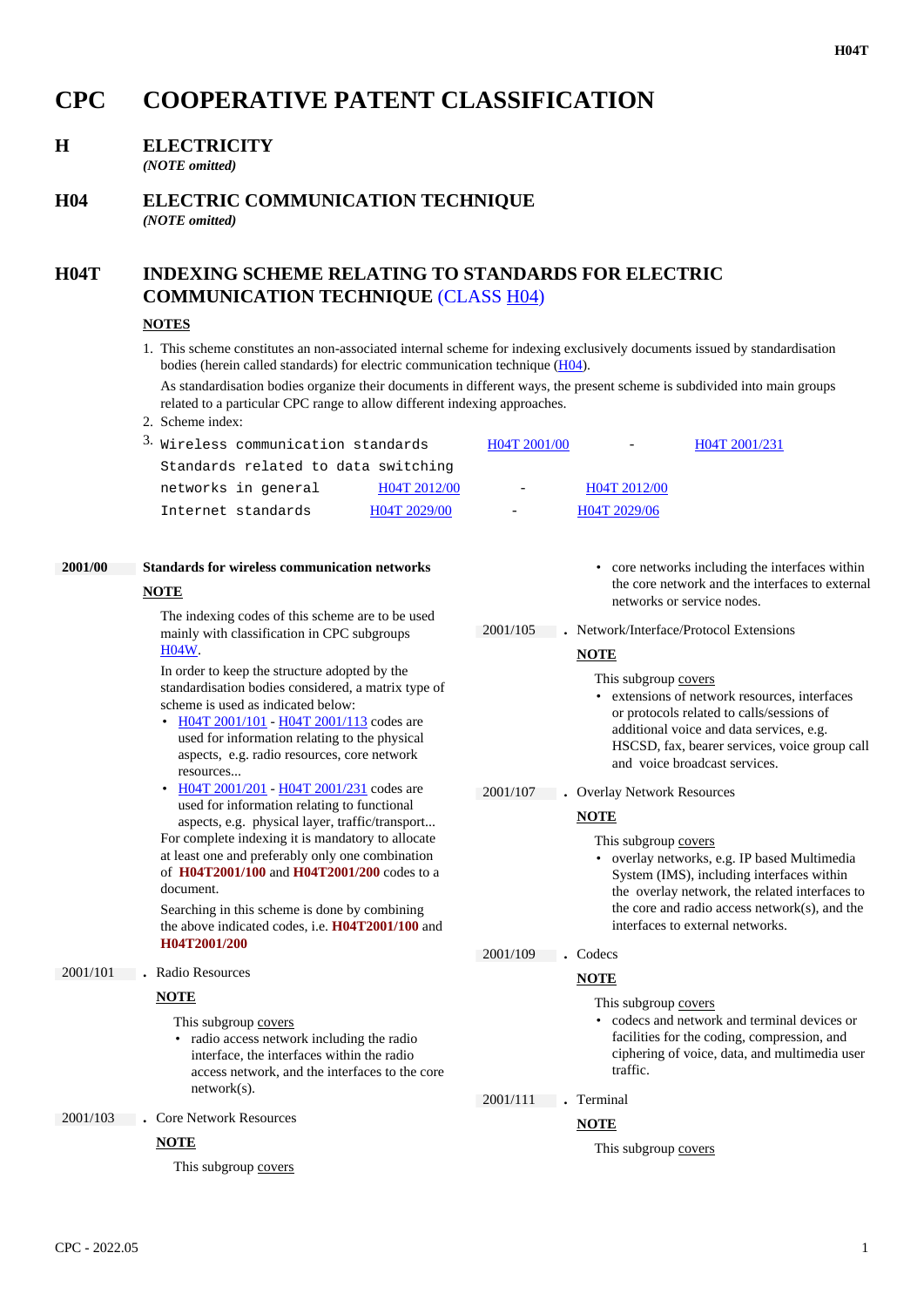#### **H04T**

H04T 2001/111

(continued) • terminals operating as mobile termionation point of wireless network protocols and construction details thereof.

#### 2001/113 **.** SIM, USIM

#### **NOTE**

This subgroup covers

• Subscriber Identification Modules as well as Smart Cards supporting network termination functions, e.g. for authentication, when attached to a terminal and construction details tehreof.

2001/201 **.** Physical layer functions

#### **NOTE**

This subgroup covers

- functional aspects relating to the physical transport of information, e.g. modulation, radio propagation, physical channel and frame structuring, synchronisation, as well as antenna characteristics, (e.g. beam steering) and antenna construction details.
- 2001/203 **.** Traffic; Transport

#### **NOTE**

- This subgroup covers
- functional aspects relating to user data transport and control of associated resources on the Physical Layer, e.g. logical channel structuring, Medium Access Control (MAC), Radio Link Control (RLC), power control, multiplexing, switching, transport format conversion and rate adaptation, tunnelling, quality-of-service aspects.
- 2001/205 **.** Signalling; Control

#### **NOTE**

- This subgroup covers
- functional aspects relating to the signalling/ control associated to basic call, data, and network services and related signalling trnasport, e.g. RAdio Resource Control (RRC), Base Station System Application Part (BSSAP), Radio Access Network Application Part (RANAP), handoff, call/session control for basic voice and data services, paging, numbering, routing.
- 2001/207 **.** Mobility

#### **NOTE**

- This subgroup covers
- functional aspects relating to subscriber roaming, e.g. location registration and updating.
- 2001/209 **.** Applications

#### **NOTE**

This subgroup covers

• functional aspects relating to applications other than the basic network and call/session services.

| 2001/2091 | Call related supplementary Services, e.g. Call<br>Forwarding [CF], Cell Barring [CB] |
|-----------|--------------------------------------------------------------------------------------|
| 2001/2093 | . . Intelligent Services                                                             |
| 2001/2095 | . Location -, Position -, or Presence Services                                       |
| 2001/2096 | . Messaging Services                                                                 |
| 2001/2098 | Device and Node specific Features                                                    |
| 2001/211  | . Testing and Conformance                                                            |
|           |                                                                                      |

# **NOTE**

This subgroup covers

• functional aspects relating to test and conformity of networks, network nodes or facilities, terminals, and subscriber modules.

#### 2001/213 **.** Planning

#### **NOTE**

- This subgroup covers
- functional aspects relating to network and network topology planning, e.g. radio network planning.
- 2001/215 **.** Billing; Accounting; Charging

#### **NOTE**

- This subgroup covers
- functional aspects relating to billing, charging and accounting.
- 2001/217 **.** Configuration and Fault Management; Operation and Maintenance

#### **NOTE**

This subgroup covers

• functional aspects relating to configuration management, fault management, (e.g. alarm handling), operation and maintenance, performance evaluation, as well as subscriber data and user profile management.

#### 2001/219 **.** Interworking

#### **NOTE**

This subgroup covers

• functional aspects relating to interworking supported by a network, network nodes or facilities, (e.g. Shared Interworking Function(SIWF)), terminals, and subscriber modules.

2001/221 **.** Security

# **NOTE**

- This subgroup covers
- functions and aspects relating to authentication, authorisation, cipher key exchange, and ciphering.
- 2001/231 **.** Architecture; Topology; Principles; Requirements

### **NOTE**

- This subgroup covers
- aspects relating to overall network architectures and topologies, general aspects and principles of seervice and architecture implementation, and requirements to service and architecture implementation.